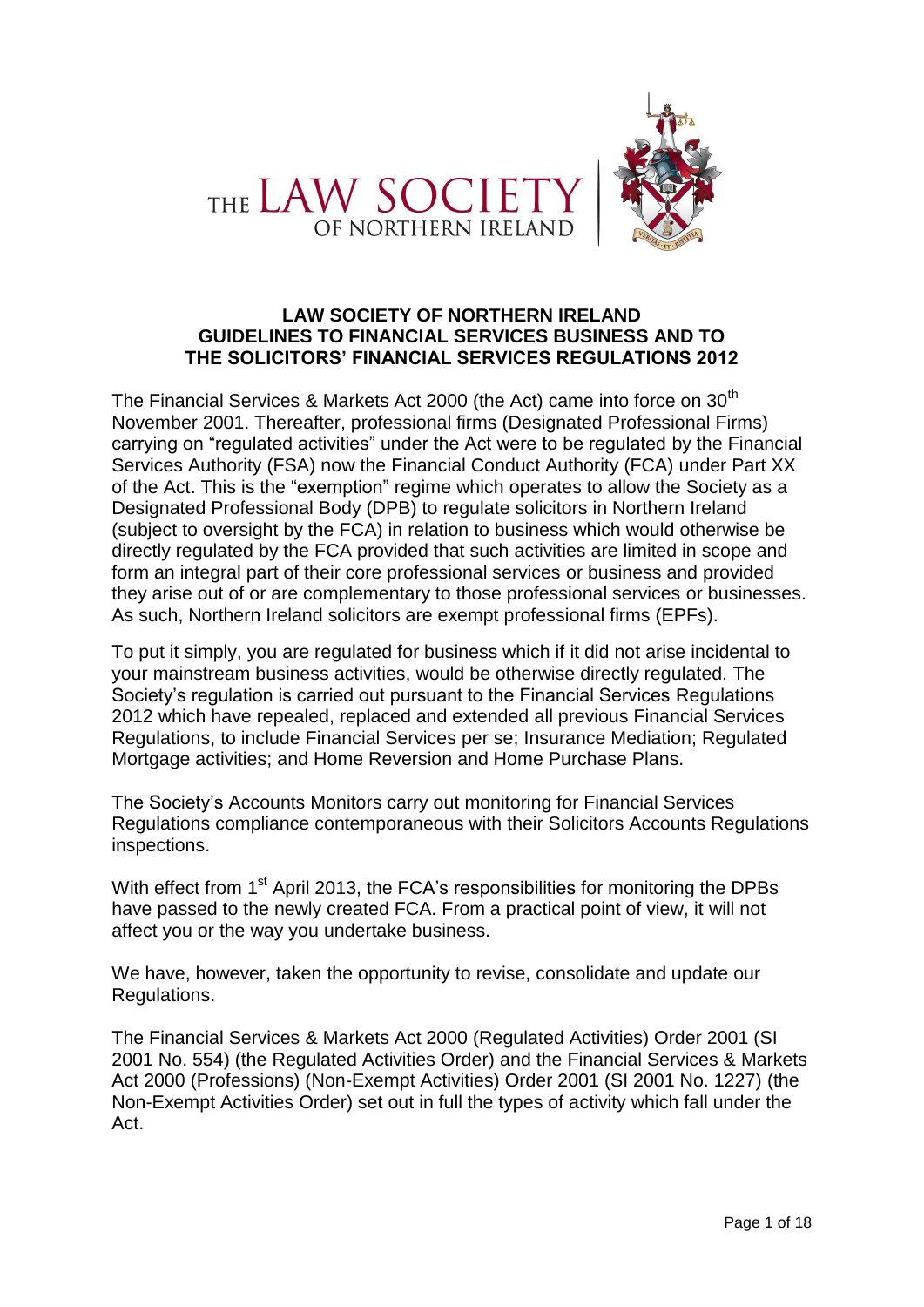Any firm carrying on mainstream investment business involving regulated activities, pursuant to the Act, may and should seek to be directly regulated by the FCA.

These Guidelines do not have any statutory or regulatory effect, but we hope they will be of some background assistance to you.

The main prohibited activities which a firm must not carry on, or agree to carry on as part of its practice are: -

- (a) accepting deposits and market making in investments (meaning any of the investments specified in Part III of the Regulated Activities Order);
- (b) buying, selling, subscribing for or underwriting investments as principal where the firm holds itself out as engaging in the business of buying such investments with a view to selling them;
- (c) buying or selling investments with a view to stabilising or maintaining the market price of the investments;
- (d) acting as a stakeholder pension scheme manager;
- (e) entering into a broker funds arrangement;
- (f) effecting and carrying out contracts of insurance as principal;
- (g) establishing, operating or winding up a collective investment scheme;
- (h) establishing, operating or winding up a stakeholder pension scheme or (Art 52B ROA) providing basic advice on stakeholder products;
- (i) managing the underwriting capacity of a Lloyds syndicate as a managing agent at Lloyds;
- (j) advising a person to become a member of a particular Lloyd's syndicate;
- (k) entering as provider into a funeral plan contract;
- (l) entering into a regulated mortgage contract as lender or administering a regulated mortgage contract;
- (m) issuing electronic money;
- (n) bidding in emissions auctions;
- (o) regulated activities arising from insurance mediation; or
- (p) arranging or advising on regulated mortgage contracts.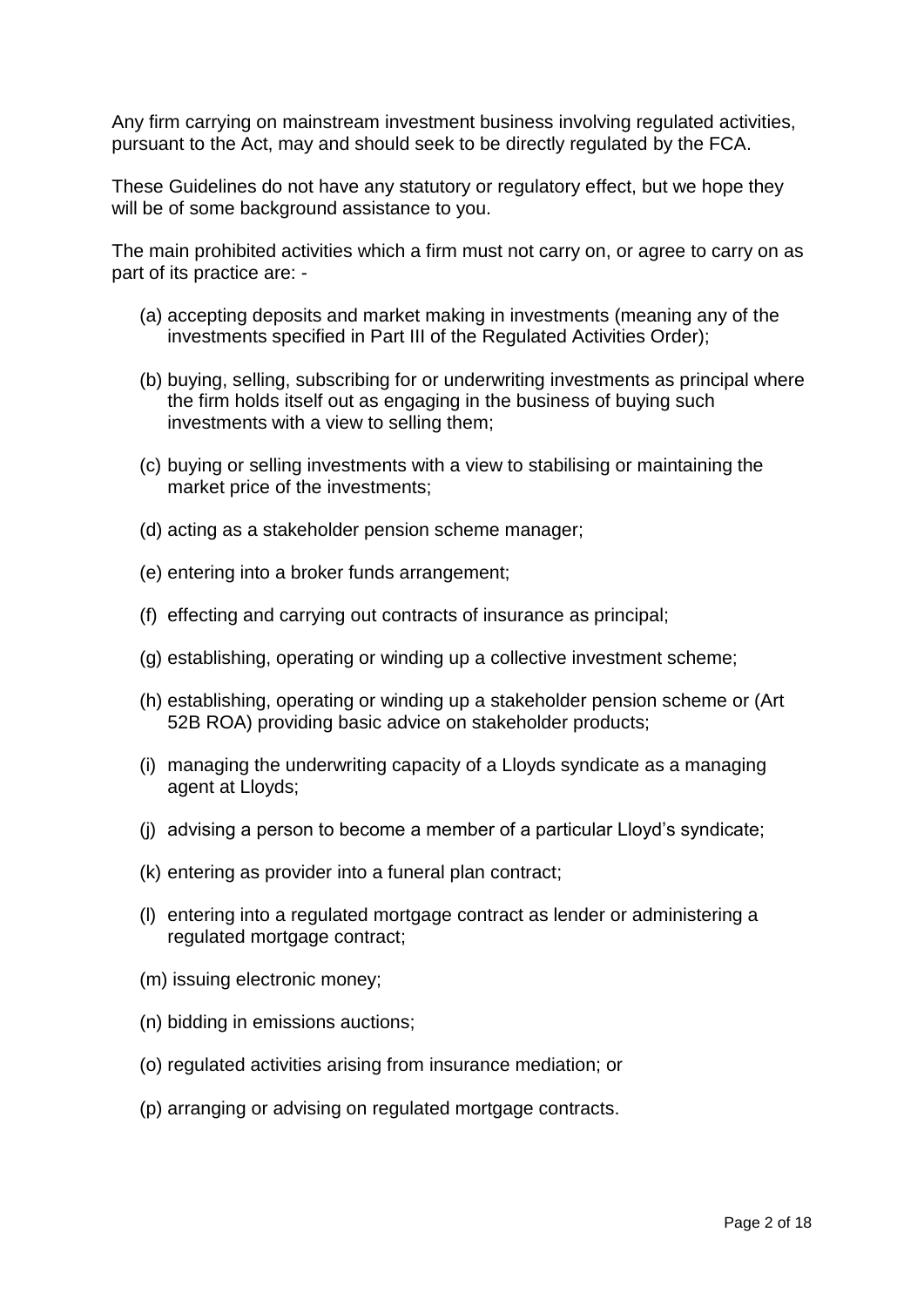Other restrictions are as follows:

(1) **Packaged products** (i.e. a life policy, a unit or share in a regulated collective investment scheme, or an investment trust savings scheme, whether or not held within an ISA or PEP, or a stakeholder pension scheme) except a personal pension scheme (see (2) below).

A firm must not recommend, or make arrangements for, a client to buy a packaged product except where:

- (a) in some circumstances, recommending, or arranging, for a client to buy a packaged product by means of an assignment;
- (b) the arrangements are made as a result of a firm managing assets within the exception mentioned at (4) below, or;
- (c) arranging a transaction for a client where the firm assumes on reasonable grounds that the client is not relying on the firm as to the merits or suitability of that transaction.
- (2) **Personal Pension Schemes** (i.e. schemes of investment in accordance with section 630 of the Income and Corporation Taxes Act 1988 "lCTA 1988")
	- (a) A firm must not recommend a client to buy or dispose of any rights or interests in a personal pension scheme.
	- (b) A firm must not make arrangements for a client to buy any rights or interests in a personal pension scheme except where the firm assumes on reasonable grounds that the client is not relying on the firm as to the merits or suitability of that transaction but this exception does not apply where the transaction involves:
		- (i) a pension transfer (a scheme of investment in accordance with section 630 of lCTA 1988); or
		- (ii) an opt-out; (a transfer resulting from a decision by an individual to opt out of or decline to join a final salary or money-purchase occupational pension scheme of which he or she is a current member, or which he or she is, or at the end of a waiting period will become, eligible to join, in favour of an individual pension contract or contracts).
- (3) **Securities and Contractually Based Investments** (as defined in Article 3(1) of the Regulated Activities Order) (except packaged products)
	- (a) A firm must not recommend a client to buy or subscribe for a security or a contractually based investment where the transaction would be made: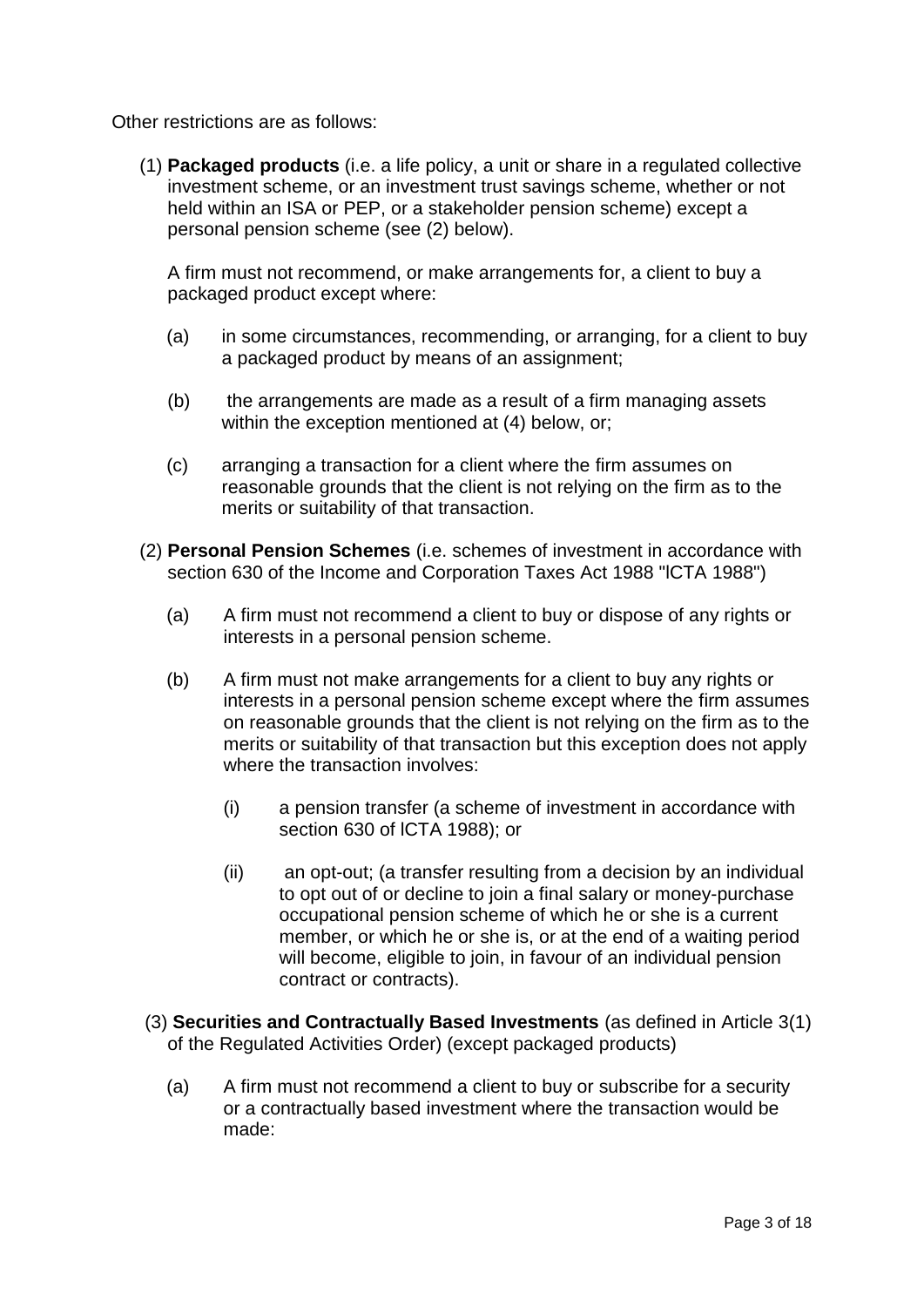- (i) with a person acting in the course of carrying on the business of buying, selling, subscribing for or underwriting the investment, whether as principal or agent;
- (ii) on an investment exchange or any other market to which that investment is admitted for dealing; or
- (iii) in response to an invitation to subscribe for an investment which is, or is to be, admitted for dealing on an investment exchange or any other market.
- (b) This prohibition does not apply where the client is:
	- (i) not an individual;
	- (ii) an individual who acts in connection with the carrying on of a business of any kind by himself or by an undertaking of which the client is, or would become as a result of the transaction to which the recommendation relates, a controller; or
	- (iii) acting in his capacity as a trustee of an occupational pension scheme.

#### (4) **Discretionary Management**

A firm must not manage assets (i.e. investments) belonging to another person in circumstances which involve the exercise of discretion except where the firm or a partner or employee of the firm or an officer or employee (in the case of a company), or a member or employee (in the case of a limited liability partnership) is a trustee, personal representative, donee of a power of attorney or controller appointed by the Office of Care and Protection, and either:

- (a) all routine or day to day decisions, so far as relating to that activity, are taken by an authorised person or an exempt person; or
- (b) any decision to enter into a transaction, which involves buying or subscribing for an investment, is undertaken in accordance with the advice of an authorised person or an exempt person.

#### (5) **Corporate Finance**

A firm must not act as any of the following:

- (a) Sponsor to an issue in respect of securities to be admitted for dealing on the London Stock Exchange;
- (b) Nominated adviser to an issue in respect of securities to be admitted for dealing on the Alternative Investment Market of the London Stock Exchange; or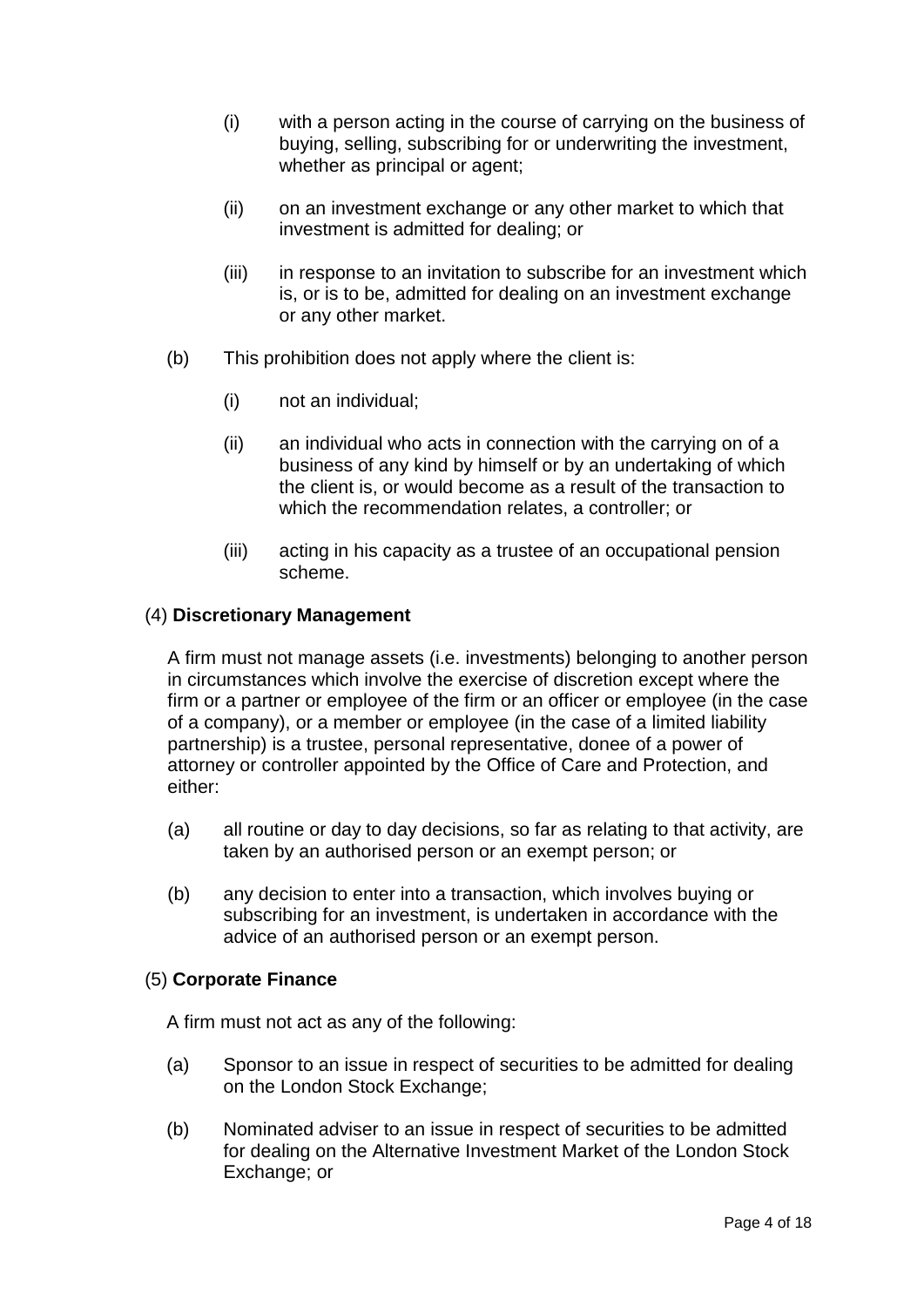(c) Corporate adviser to an application on behalf of a company to join OFEX.

The following comments on some of the prohibited activities may be helpful:

- 1. **Deposits**. It is provided in Article 7 of the Regulated Activities Order that "a sum is not a deposit ..... if it is received by a practising solicitor acting in the course of his profession".
- 2. **Dealing in investments as agent**. (Article 21 of the Regulated Activities Order). This might seem alarming in the context of professional practice, but Article 22 (1) of the Regulated Activities Order provides that -

"a person who is not an authorised person does not carry on an activity of the kind specified by Article 21 by entering into a transaction as agent for another person (the client) with or through an authorised person if -

- (a) the transaction is entered into on advice given to the client by an authorised person; or
- (b) it is clear, in all the circumstances, that the client, in his capacity as an investor, is not seeking and has not sought advice from the agent as to the merit of the client entering into the transaction (or, if the client has sought such advice, the agent has declined to give it but has recommended that the client seeks such advice from an authorised person)".

However this exclusion does not apply if the agent receives from any person other than the client any pecuniary reward or other advantage, for which he does not account to the client, arising out of his entering into the transaction (Article 22 (2)).

3. **Arranging deals in investments**. Again this might appear alarming to practitioners, but there is a similar exclusion as in Article 22 (see above). Article 33, which deals with "**introducing**" provides an exclusion for arrangements in respect of investments in general (but not for a particular investment) where -

"(a) they are arrangements under which persons (clients) will be introduced to another person;

(b) the person to whom introductions are to be made or the person to whom introductions are to be made is -

(i) an authorised person;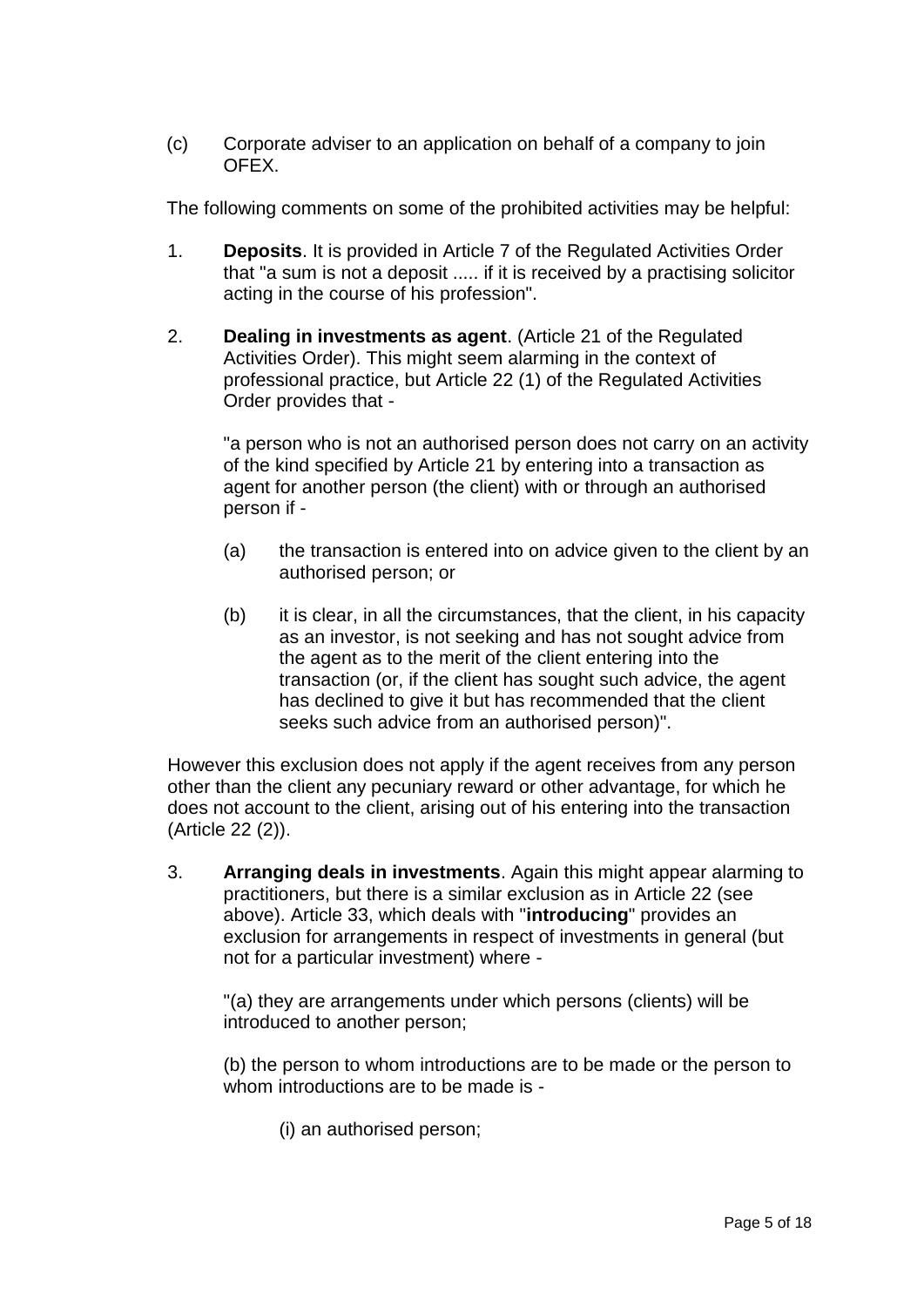(ii) an exempt person acting in the course of a business comprising a regulated activity in relation to which he is exempt; or

(iii) a person who is not unlawfully carrying on regulated activities in the United Kingdom and whose ordinary business involves him in engaging in an activity of the kind specified by any of (various Articles of the Regulated Activities Order); and

(c) the introduction is made with a view to the provision of independent advice or the independent exercise of discretion in relation to investments generally or in relation to any class of investments to which the arrangements relate.

- 4. **Managing investments**. Again the Regulated Activities Order contains exemptions which should be read carefully but which would appear to exclude incidental work carried out by solicitors.
- 5. Article 66 of the Regulated Activities Order is particularly important as it provides exclusions for persons acting as **trustees or personal representatives**. Equally, Article 67 is important in that it excludes from some of the other provisions of the Regulated Activities Order "any activity which -

(a) is carried on in the course of carrying on any profession or business which does not otherwise consist of regulated activities; and

(b) may reasonably be regarded as a necessary part of other services provided in the course of that profession or business".

However this exclusion does not apply "if the activity in question is remunerated separately from the other services" (Article 67 (2)).

#### **Activities excluded from the ambit of the regulations**

The Regulated Activities Order provides a number of exclusions and such excluded activities will not count as investment business, whether mainstream or incidental.

These include:

- (1) The taking of a deposit if it is received by a practising solicitor acting in the course of his/her profession.
- (2) The provision of advice or the making of arrangements in relation to breakdown insurance for cars.
- (3) Making arrangements whose sole purpose is the provision of finance to enable a person to buy, sell, subscribe for or underwrite investments.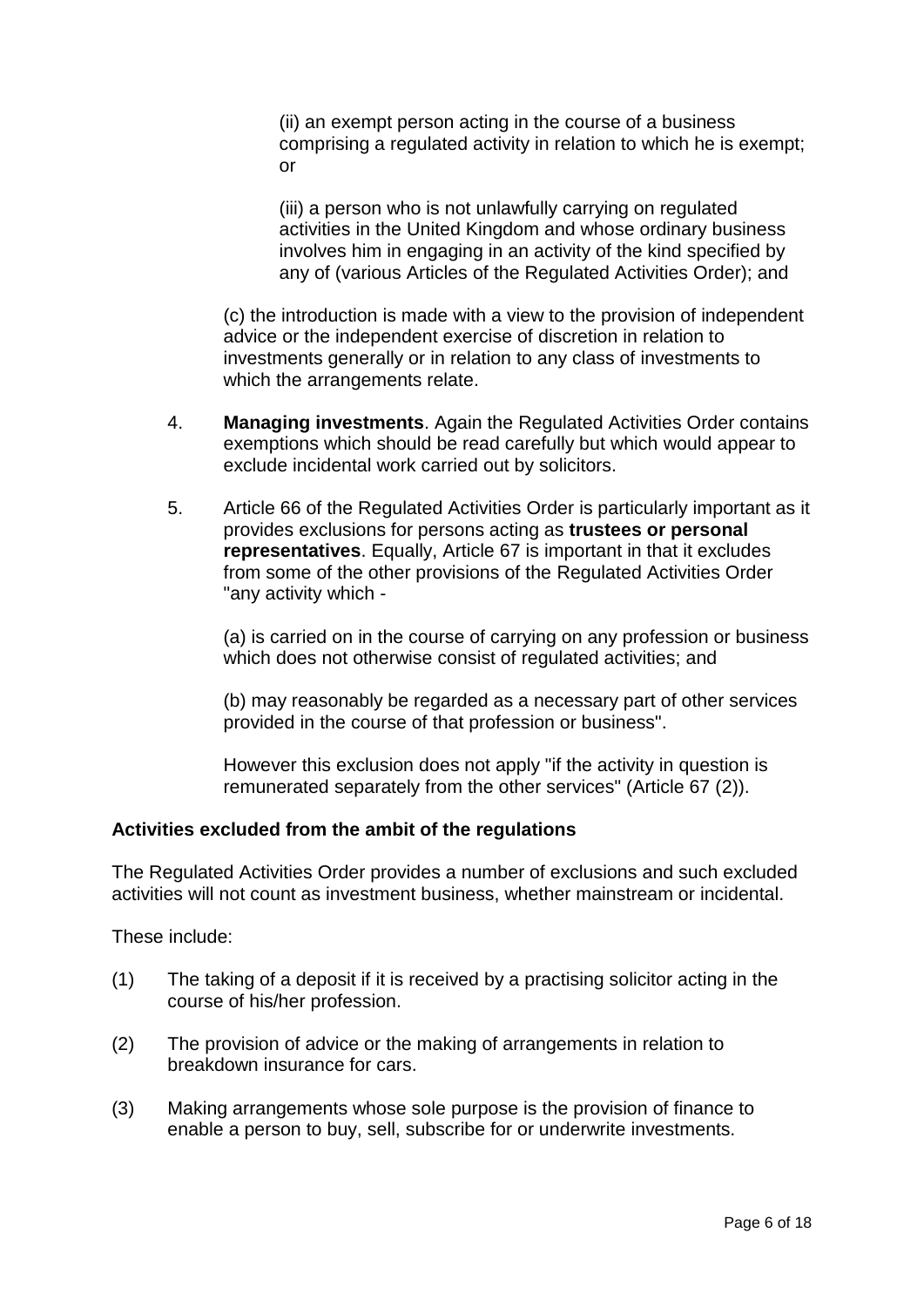- (4) Managing investments under a power of attorney where all routine and day to day investment decisions are taken by an authorised person.
- (5) Arrangements made by a person acting as a trustee or personal representative.
- (6) Introductions: a firm may introduce a client to an independent adviser and the firm may retain any payment received from the organisation to whom the introduction was made. The firm making the introduction must do no more than bring together the investor and the independent adviser to whom the introduction is made. Furthermore, this "introductory" option does not allow a firm to market the services of an independent adviser or other authorised person.

It should be noted that the Regulations deal only with regulated activities and not with financial promotions. Firms who are regulated by the Society will be subject to the restriction on financial promotion in Section 21 of the Act. They will be unable, in the course of business, to communicate or cause the communication of an invitation or inducement to engage in investment activity unless the content of the communication is approved for the purposes of Section 21 of the Act by an authorised person or is exempt from the restriction on financial promotion under the Financial Services and Markets Act 2000 (Financial Promotion) Order 2001.

There is no substitute for a careful reading of the Act and the Orders made pursuant to it, but in general it may be assumed by members that if they adhere to the Society's Regulations, they will not fall foul of the Act. Breaches of the Act and of any direction made by the FCA under section 328 are criminal offences subject to fines and/or custodial sentences. Breaches of the Society's regulations may lead to disciplinary action by the Society.

| <b>Regulation 2.2</b> | The regulations do not apply to solicitors who choose to be<br>authorised by the FCA.                                                                                                                                                                                                                                                                                      |
|-----------------------|----------------------------------------------------------------------------------------------------------------------------------------------------------------------------------------------------------------------------------------------------------------------------------------------------------------------------------------------------------------------------|
| <b>Regulation 3</b>   | "Regulated activity" is defined by the Act as meaning "an activity"<br>of a specified kind which is carried on by way of business".<br>"Specified" means specified in an Order made by the Treasury<br>(see above for examples).                                                                                                                                           |
| <b>Regulation 4</b>   | Solicitors regulated by the Society may carry on only regulated<br>activities which "arise out of or are complementary to" the<br>provision by the solicitor of a particular service to a client.                                                                                                                                                                          |
| <b>Regulation 5</b>   | This regulation reflects Section 327 (3) of the Act, which<br>prohibits the receipt by a solicitor "from a person other than his<br>client of any pecuniary reward or other advantage for which he<br>does not account to his client, arising out of his carrying on of<br>any of the activities". It is worth here setting out in full the FSA's<br>note on this subject: |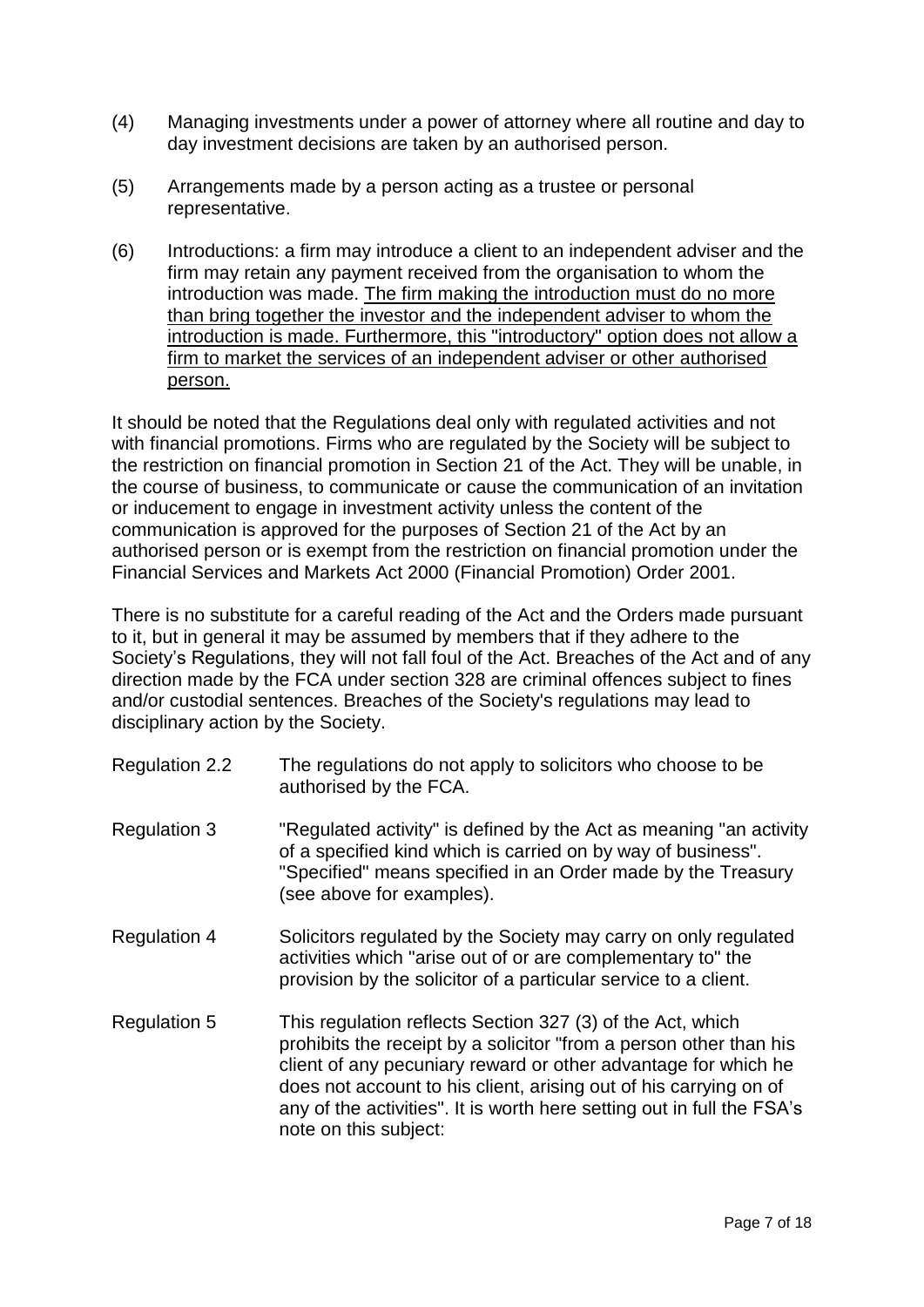"The FSA considers that, in order for a *professional firm* to be accounting to his client for the purposes of section 327(3) of the *Act,* the firm must treat any commission or other pecuniary benefit received from third parties and which results from *regulated activities* carried on by the firm, as held to the order of the client. A *professional firm* will not be accounting to his client simply by telling the client that the firm will receive commission. Unless the client agrees to the firm keeping the commission it belongs to the client and must be paid to the client. There is no de minimis below which the *professional firm* may retain the sum. In the FCA's opinion, the condition would be satisfied by the *professional firm* paying over to the client any third party payment it receives. Otherwise it would be satisfied by the *professional firm* informing the client of the sum and that he has the right to require the firm to pay the sum concerned to the client, thus allowing the sum to be used to offset fees due from the client in respect of professional services provided to him or in recognition of other services provided by the firm. However, it does not permit a *professional firm* to retain third party payments by seeking its client's agreement through standard terms and conditions. Similarly, a mere notification to the client that a particular sum has been received coupled with the *professional firm's* request to retain it does not satisfy the condition."

Accounting to the client does not mean simply telling the client that the firm will receive commission. It means that the commission or reward must be held to the order of the client ... the Society believes that solicitors will still account to the client if they have the client's **informed consent** to keep the commission. If a firm is charging the client on a fee basis, the firm can off-set the commission against the firm's fees. The firm must send the client a bill or some other written notification of costs ...

The requirement for informed consent would not be met if a firm were to

- seek blanket consent in terms of business to the keeping of all unspecified commissions, or
- seek negative consent.

The firm must be able to demonstrate that the client has given informed consent to any retention of the commission having had full disclosure of the amount. The FCA perimeter guidance (Section 1.9) indicates that the firm should also inform the client, in effect, that the commission belongs to the client.

There is no de minimis provision, as mentioned above, so that whether commission is £5 or £500, the same rules apply.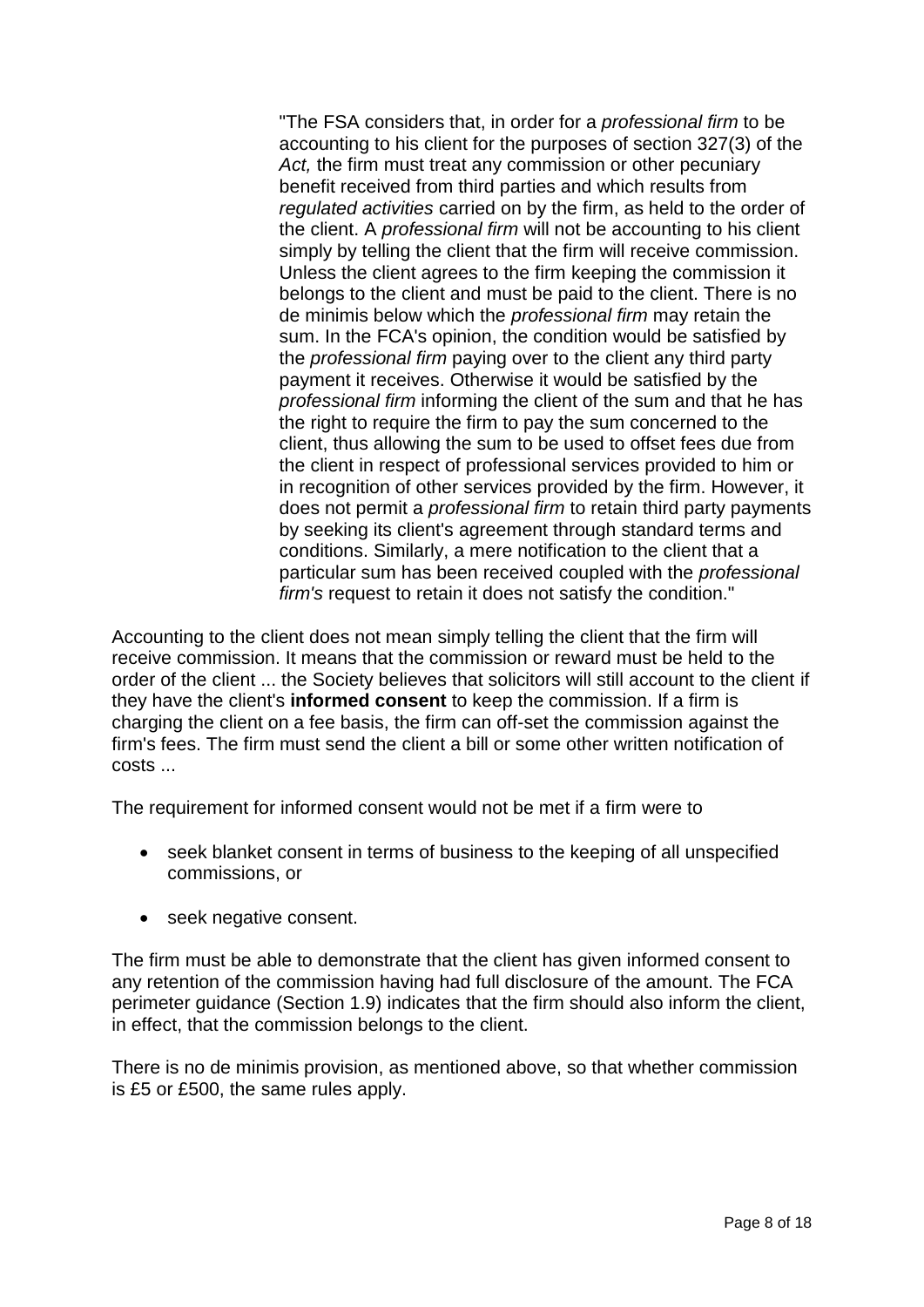Some examples may help:

A. In the course of carrying out legal services for the client, the client is referred to an independent financial adviser and takes out a life policy. Subsequently, commission of £500 is paid to the firm. The firm tells the client at the outset that it will be paid commission (and, as soon as it can, what the amount will be) and that the commission will belong to the client and will be set off against the firm's fee. At the end of the matter the firm draws a bill of £750 plus V AT in respect of all its work on the matter and sets off the £500 against that bill.

The firm **has** complied with the statutory requirements and the requirements of the Regulations.

- B. Same situation as A above, but the firm's bill is £400 plus VAT and it returns the balance of the commission to the client. Again, the firm **has** complied with the statutory and Society requirements.
- C. In the course of providing legal services, the firm refers the client to an independent financial adviser. At the outset of the matter it sends the client standard terms and conditions which include a statement that "any commission which the firm receives will be retained by us". The firm subsequently receives commission of £500 and keeps it. The firm has **not** complied with the statutory and Society requirements.
- D. Same situation as C but the firm's standard engagement letter says "unless we hear from you to the contrary, we shall assume that we have your permission to keep such commission". The client does not give any indication to the contrary and the firm keeps the commission. The firm has **not** complied with the statutory and Society requirements.
- E. In the course of providing legal services, the firm refers the client to an independent financial adviser. It advises the client that it will receive commission on any financial business transacted by the client with the IFA (and, when known, the amount) and that the commission will belong to the client (subject to set off, etc as above). Commission of £750 is subsequently received and the firm writes to the client informing the client of the amount of commission, furnishes a bill for £500 plus V AT and asks if it may keep the balance. The client writes to confirm that he is happy that the firm should keep the balance, and the firm does so. The firm **has** complied with all statutory and Society requirements.

### **"Claw-back"**

You should be aware that if a client terminates a policy early (this can be as long as 48 months after taking it out) a financial adviser which has paid you commission may, depending on its terms of business, seek repayment from you. As you will have accounted to the client for the commission, as outlined above, this could put you in a difficult position. To protect yourself you should make sure that you inform your client in your engagement letter that he will have to repay commission in such circumstances.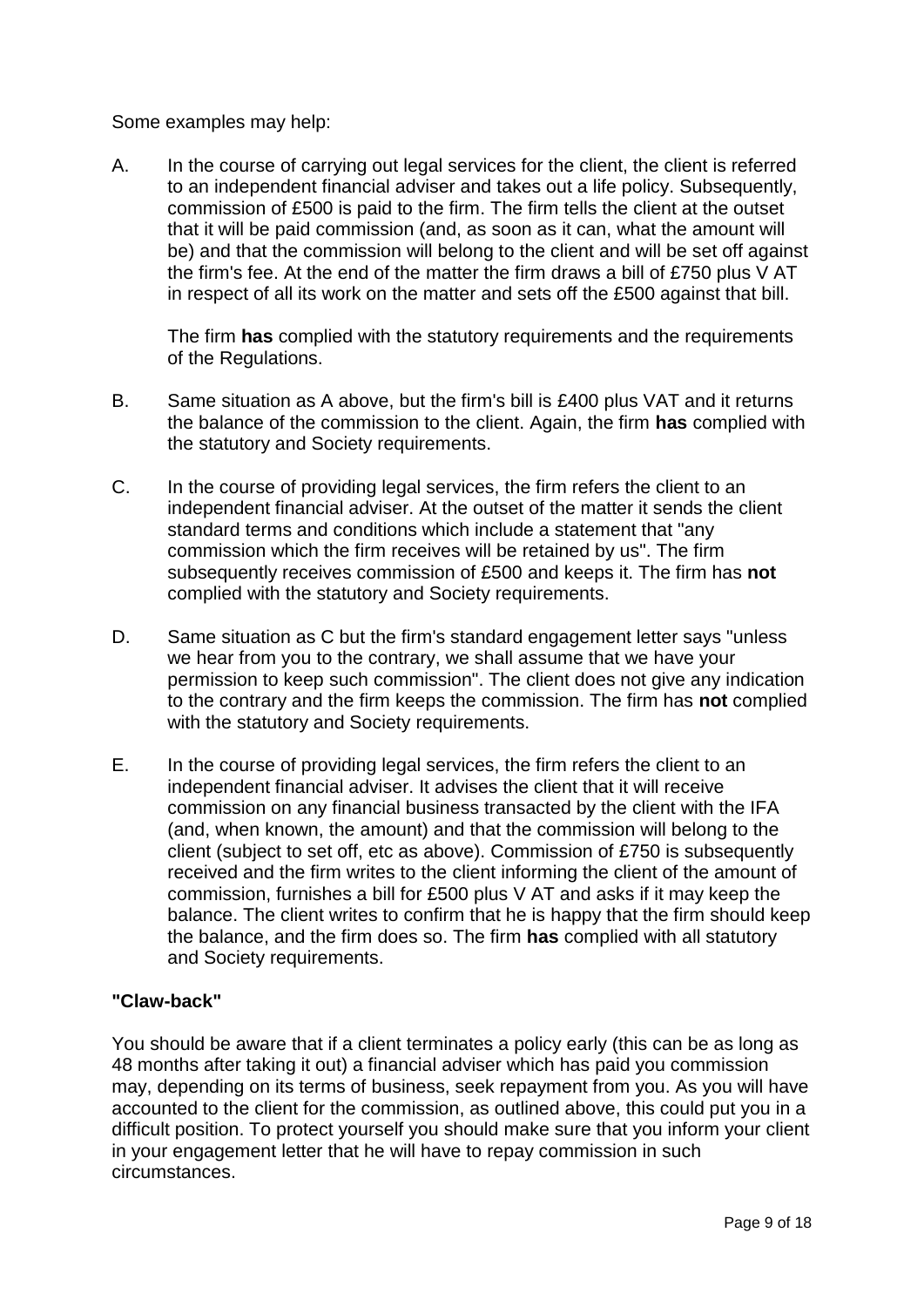| <b>Regulation 6</b>  | This regulation reflects Section 327 (4) of the Act. The FSC<br>considered that, to satisfy the condition in Section 327 (4),<br>regulated activities cannot be a major part of the practice of the<br>firm in question. It also considers the following further factors to<br>be among those that are relevant:              |                                                                                                                                                                                                                                                                                                                                                                                                                                                                                                                                                                                                                                                                                                                                                                                                                                                                                                                                                                                                                                                                                                           |  |  |
|----------------------|-------------------------------------------------------------------------------------------------------------------------------------------------------------------------------------------------------------------------------------------------------------------------------------------------------------------------------|-----------------------------------------------------------------------------------------------------------------------------------------------------------------------------------------------------------------------------------------------------------------------------------------------------------------------------------------------------------------------------------------------------------------------------------------------------------------------------------------------------------------------------------------------------------------------------------------------------------------------------------------------------------------------------------------------------------------------------------------------------------------------------------------------------------------------------------------------------------------------------------------------------------------------------------------------------------------------------------------------------------------------------------------------------------------------------------------------------------|--|--|
|                      | (i)                                                                                                                                                                                                                                                                                                                           | the scale of regulated activity in proportion to other<br>professional services provided;                                                                                                                                                                                                                                                                                                                                                                                                                                                                                                                                                                                                                                                                                                                                                                                                                                                                                                                                                                                                                 |  |  |
|                      | (ii)                                                                                                                                                                                                                                                                                                                          | whether and to what extent activities that are regulated<br>activities are held out as separate services;                                                                                                                                                                                                                                                                                                                                                                                                                                                                                                                                                                                                                                                                                                                                                                                                                                                                                                                                                                                                 |  |  |
|                      | (iii)                                                                                                                                                                                                                                                                                                                         | the impression given as to how the firm provides<br>regulated activities, for example through its advertising or<br>other promotions of its services.                                                                                                                                                                                                                                                                                                                                                                                                                                                                                                                                                                                                                                                                                                                                                                                                                                                                                                                                                     |  |  |
|                      | We do not believe this position has changed since the Act was<br>introduced.                                                                                                                                                                                                                                                  |                                                                                                                                                                                                                                                                                                                                                                                                                                                                                                                                                                                                                                                                                                                                                                                                                                                                                                                                                                                                                                                                                                           |  |  |
| <b>Regulation 7</b>  | This regulation reflects Section 327 (5) of the Act.                                                                                                                                                                                                                                                                          |                                                                                                                                                                                                                                                                                                                                                                                                                                                                                                                                                                                                                                                                                                                                                                                                                                                                                                                                                                                                                                                                                                           |  |  |
| <b>Regulation 8</b>  | The Treasury has power under Section 327(6) of the Act to<br>specify by Order activities which do not come within the<br>exemption and has already done so in The Financial Services<br>and Markets Act 2000 (Professions) (Non-Exempt Activities)<br>Order 2001 (S.I. 2001, No. 1227).                                       |                                                                                                                                                                                                                                                                                                                                                                                                                                                                                                                                                                                                                                                                                                                                                                                                                                                                                                                                                                                                                                                                                                           |  |  |
| <b>Regulation 9</b>  | The FCA has power to issue directions and orders which<br>prevent a member of a profession regulated by its DPB from<br>carrying on certain activities. Directions under section 328 of the<br>Act cover a class of person or type of regulated activity; orders<br>under section 329 of the Act relate to a particular firm. |                                                                                                                                                                                                                                                                                                                                                                                                                                                                                                                                                                                                                                                                                                                                                                                                                                                                                                                                                                                                                                                                                                           |  |  |
| <b>Regulation 10</b> |                                                                                                                                                                                                                                                                                                                               | This regulation is important in terms of, inter alia, what members<br>must now tell their clients. First, they must not suggest that they<br>are regulated by the FCA. Secondly, they must indicate the<br>nature of regulated activities carried on by them and the fact that<br>they are limited in scope. Thirdly, they must disclose that they<br>are regulated by the Society. Finally, they must explain the<br>nature of the complaints and redress mechanisms available to<br>clients in respect of regulated activities carried on by them. At<br>the outset of any transaction for a client, members will have to<br>provide sufficient information to the client to satisfy the<br>provisions of the Act. In this connection, the Society has<br>prepared, and there is annexed, a specimen information sheet<br>which may be issued by members to clients; it should be sent to<br>the client at the outset of every case or alternatively, the same<br>information should be provided to the client in your engagement<br>letter pursuant to the Solicitors' (Client Communication) Practice |  |  |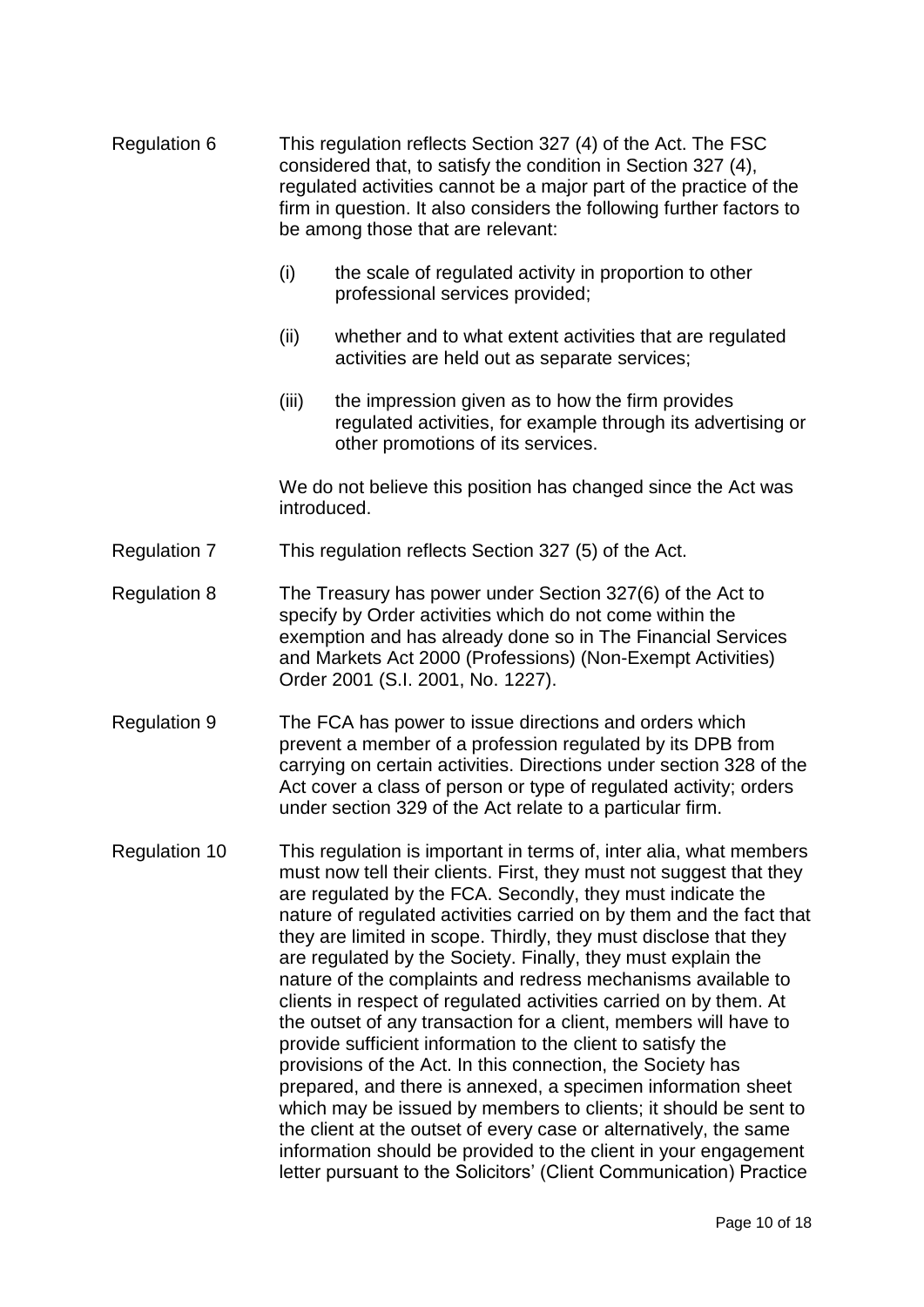Regulations 2008. It is considered that, as the legislation now stands, this will satisfy these particular requirements of the Act and the FCA. You must avoid any representation that you are regulated by the FCA.

- Regulation 11 Section 39 of the Act provides exemption for a person who is not an authorised person, but who is a party to a contract with an authorised person ("his principal") which permits or requires him to carry on business of a prescribed description, and who complies with such requirements as may be prescribed, and who is someone for whose activities in carrying on the whole or part of that business his principal has accepted responsibility in writing.
- Regulation 12 There is an exclusion in Article 13 of the Regulated Activities Order for members and former underwriting members of Lloyds.
- Regulation 13 As stated, the regulations apply to regulated activities carried on in, into or from the United Kingdom.
- Regulation 14 For the purpose of this regulation, members shall keep exactly the same records of financial services as at present, namely a Central Register with the following six sections:
	- (1) Rules and regulations
	- (2) Introductions
	- (3) Client letters/profiles/record sheets
	- (4) Execution only forms
	- (5) Complaints (details of complaints III relation to financial services matters)
	- (6) Discipline (details of any disciplinary action in relation to financial services matters)

The prescribed records will be monitored by the Society's monitoring officers in the course of their accounts inspections of firms.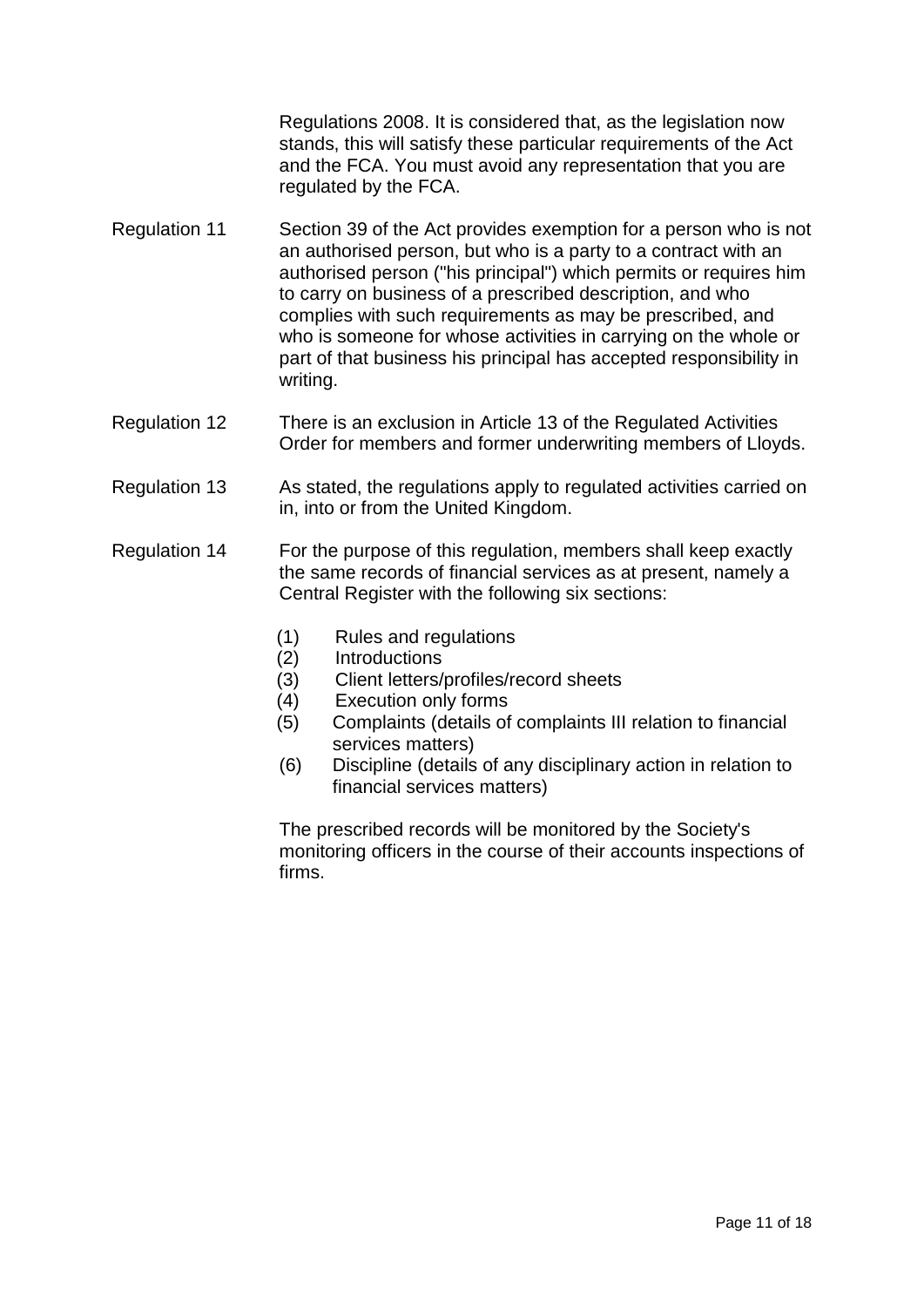# **INSURANCE MEDIATION – PART 2**

Article 2(3) of the IMD defines "insurance mediation" as meaning "the activities of introducing, proposing or carrying out other work preparatory to the conclusion of contracts of insurance, or of concluding such contracts or of soliciting in the administration and performance of such contracts, in particular in the event of a claim". There is a parallel and similar definition of "re-insurance mediation". These definitions are accepted as encompassing the business of insurance brokers and insurance companies, but especially in relation to assisting in the administration and performance of such contract, bring solicitors within their ambit.

The extension to the FSMA 2000 to encompass these activities was brought about by the FSMA 2000 (Regulated Activities) (Amendment No. 2) Order 2003 with respect to insurance mediation activities with effect from 14<sup>th</sup> January 2005.

The regulated activities arising from insurance mediation are:-

- > Dealing as an agent in Contracts of Insurance;
- > Arranging or making arrangements with a view to a person entering into a Contract of Insurance;
- > Assisting in the administration and performance of a Contract of Insurance;
- > Advising on the merits of buying or selling a Contract of Insurance.
- > Government has decided that Exempt Professional Firms (EPFs) can advise on and recommend both commercial and retail non-investment Contracts of Insurance. This is in contrast to the more limited scope under which you can give advice in investment business; and
- > Agreeing to carry on any of the above activities.

Firms are likely to carry on a number of activities which fall within the definition of insurance mediation, including introducing , arranging and advising on the following types of insurance – after-the-event legal expenses insurance, defective title indemnity insurance , buildings insurance, term assurance, missing beneficiary indemnity insurance and unoccupied property insurance.

#### Work of Defence solicitors on behalf of insurance companies is not included in the regulated area.

The exclusions contained in Articles 66 and 67 of the FSMA 2000 (carrying on regulated activities by way of business) Order 2001 (the RAO) which broadly relate to investment business carried on by Exempt Professional Firms in the profession have been dis-applied and consequently not available to solicitors who would take up or pursue insurance mediation activity. However, a new exclusion contained in Article 72C (the provision of information about contracts of insurance on an incidental basis) of the RAO may be of some limited assistance to professional firms. The Society has taken the view that this exclusion is potentially of such limited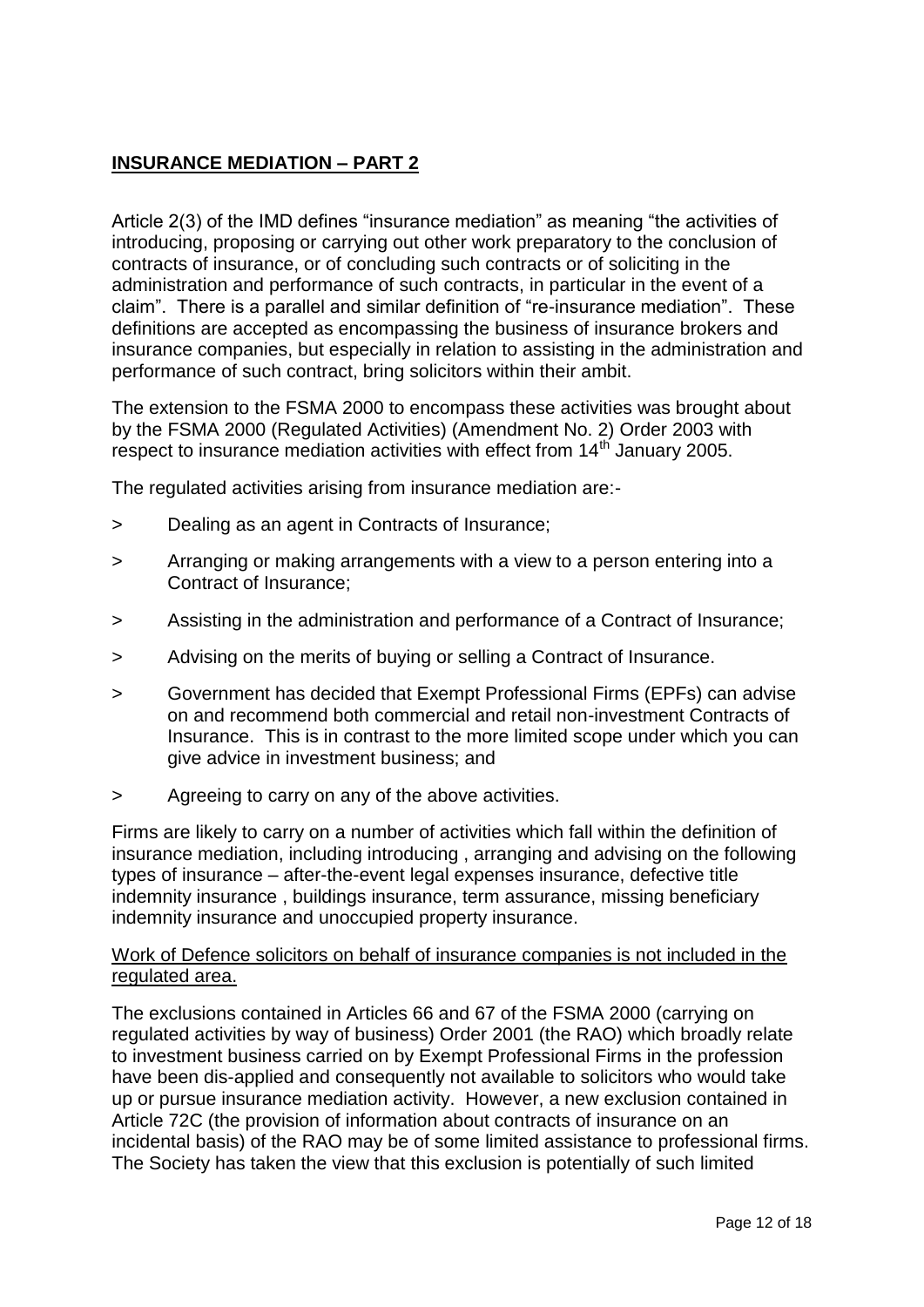application that it would be imprudent to consider that our members would wish to operate solely within the confines of the exclusion.

# **The FCA Register**

The FCA is obliged by the IMD to maintain an up to date record of inter alia every exempt professional firm which carries on or is proposing to carry on insurance mediation activity pursuant to the Part XX Regime regulated by the Society.

The Society is obliged, as a Designated Professional Body, to provide the FCA with the information it needs to maintain the register relating to Exempt Professional Firms within our membership. This is our responsibility and Regulation 14.2 sets out the information which each firm is required to give the Society before the commencement of the Regulations. Unless otherwise informed, it shall be assumed that sole practitioners are the responsible persons for IMD work within their practice. Where changes occur in a firm's circumstances or arrangements within, the Society should be informed immediately as we are required to provide updated information to the FCA on a regular basis.

If a firm does not provide the information to the Society we will not be in a position to provide same to the FCA and this firm's name will not appear on the IMD Register. If such firm proposes to carry on insurance mediation activity, they are likely to be breaching the general prohibition within the Financial Services and Markets Act and committing a criminal offence under Section 23 thereof. A firm must therefore ensure that it is included in the FCA Register before undertaking any insurance mediation activity.

Broadly, Exempt Professional Firms may not carry on regulated activities which relate to a contract of insurance in reliance on the Part XX exemption unless the Exempt Professional Firm is included in the record of unauthorised persons carrying on insurance mediation activity to be maintained by the FCA under Article 93 of the Regulated Activities Order.

We would draw your attention in particular to the demands and needs criteria required by Regulation 16.1 – 16.5; the basis upon which insurance mediation is conducted – Regulation 16.6; the maintenance of records – Regulation 16.7. These and Article 15 reflect the requirements of Articles 12 and 13 of the Directive and provide different regulatory requirements vis-à-vis insurance mediation activities and other financial services.

In this connection, solicitors are reminded that in the albeit unlikely event of your providing insurance mediation activities through the medium of telephone selling, prior information to the customers shall be in accordance with the Distance Marketing of Consumer Financial Services Directive (2002/65/EC). Information as required by Regulation 16.7 must be provided to the customer on paper or other durable medium immediately after the conclusion of the insurance contract.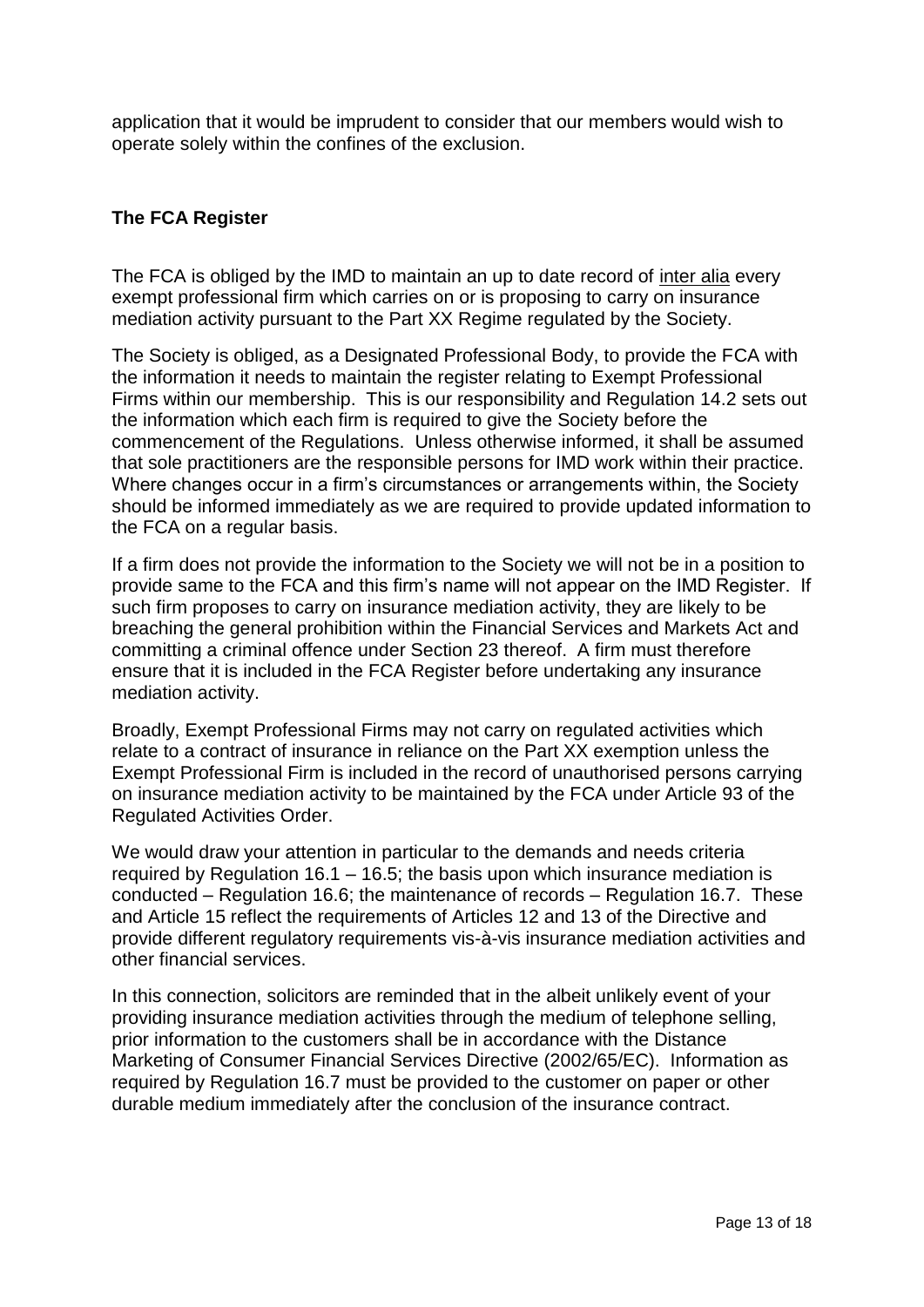## **Passporting**

Exempt Professional Firms on the FCA's register are entitled to exercise the EEA right inferred by Article 6 of the IMD to establish a branch or provide services relating to insurance mediation activity in another EEA state. These rights may be of particular interest to solicitors in Northern Ireland who either have branch offices in the Republic of Ireland or who hold Practising Certificates in that jurisdiction. Any firm contemplating the exercise of rights under Article 6 to establish a branch or provide services relating to insurance mediation activity in another EEA state are referred to the relevant extracts from SUP 13 of the FCA handbook (exercise of passport rights by UK firms).

Notice of intention to establish a branch or to provide cross-border services in relation to the IMD must be given to the FCA in the required form set out in SUP 13 – such notice is required even if the practice has already been established or is already providing services other than insurance mediation activities.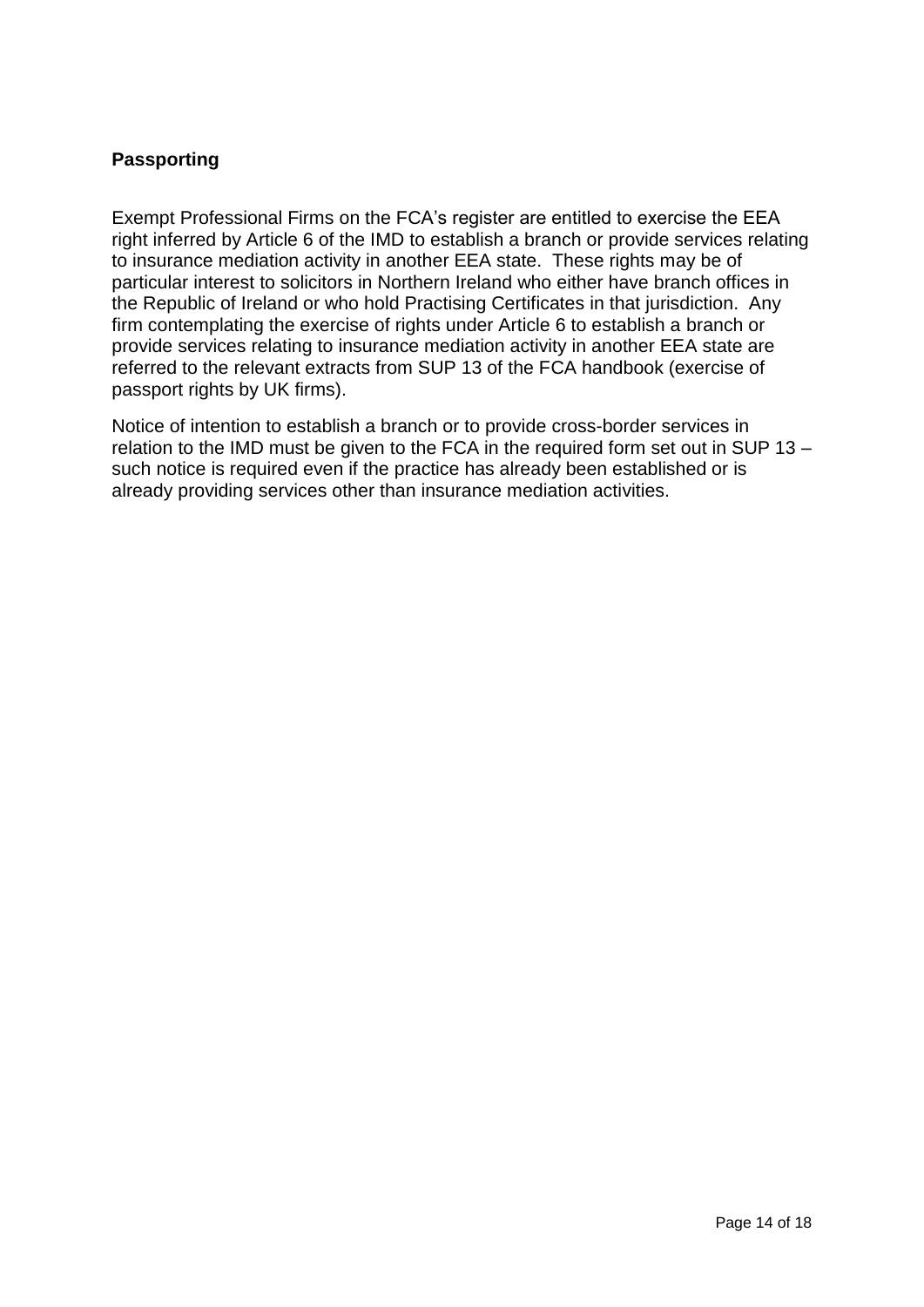# **PART 3**

### **MORTGAGES**

FSMA 2000 was extended by the FSA 2000 (Regulated Activities) (Amendment No. 1) Order 2003, to mortgage activities with effect from 31<sup>st</sup> October 2004.

The Order sets out six regulated mortgage activities:-:

- "(1) Arranging (bringing about) regulated mortgage contracts;
- (2) Making arrangements with a view to regulated mortgage contracts;
- (3) Advising on a regulated mortgage contracts;
- (4) Entering into a regulated mortgage contract as a lender;
- (5) Administrating a regulated mortgage contract;
- (6) Agreeing to carry on any of the above."

The regulated activities of advising on, arranging (bringing about) and making arrangements with a view to an administering mortgage contracts are those likely to be relevant to solicitors.

The FCA's own Policy Statement on these matters reads:-

#### "**Part XX exemption: arranging regulated mortgage contracts**

4.14.4G *Arranging (bringing about) a regulated mortgage contract* and *making arrangements with a view to a regulated mortgage contract* have not been specified in the Non-Exempt Activities Order. Accordingly, *a professional firm* may carry on these *regulated activities* without *authorisation*, provided the other conditions of the *Part XX exemption* are complied with.

#### **Part XX exemption: advising on regulated mortgage contracts**

4.14.5G *Advising on regulated mortgage contracts* has been specified in the Non-Exempt Activities Order. However, *a professional firm* is prevented from using the *Part XX exemption to advise on regulated mortgage contracts* only if the advice it gives consists of a recommendation. This will be the case if the recommendation is made to an individual to enter into a regulated mortgage contract with a lender who would, in entering into the contract, carry on the *regulated activity of entering into a regulated mortgage contract*, irrespective of whether the lender is an *authorised* or *exempt person* or would carry on the activity by way of business. However, a *professional firm* is allowed to give advice that involves a recommendation of this kind provided the advice endorses a corresponding recommendation given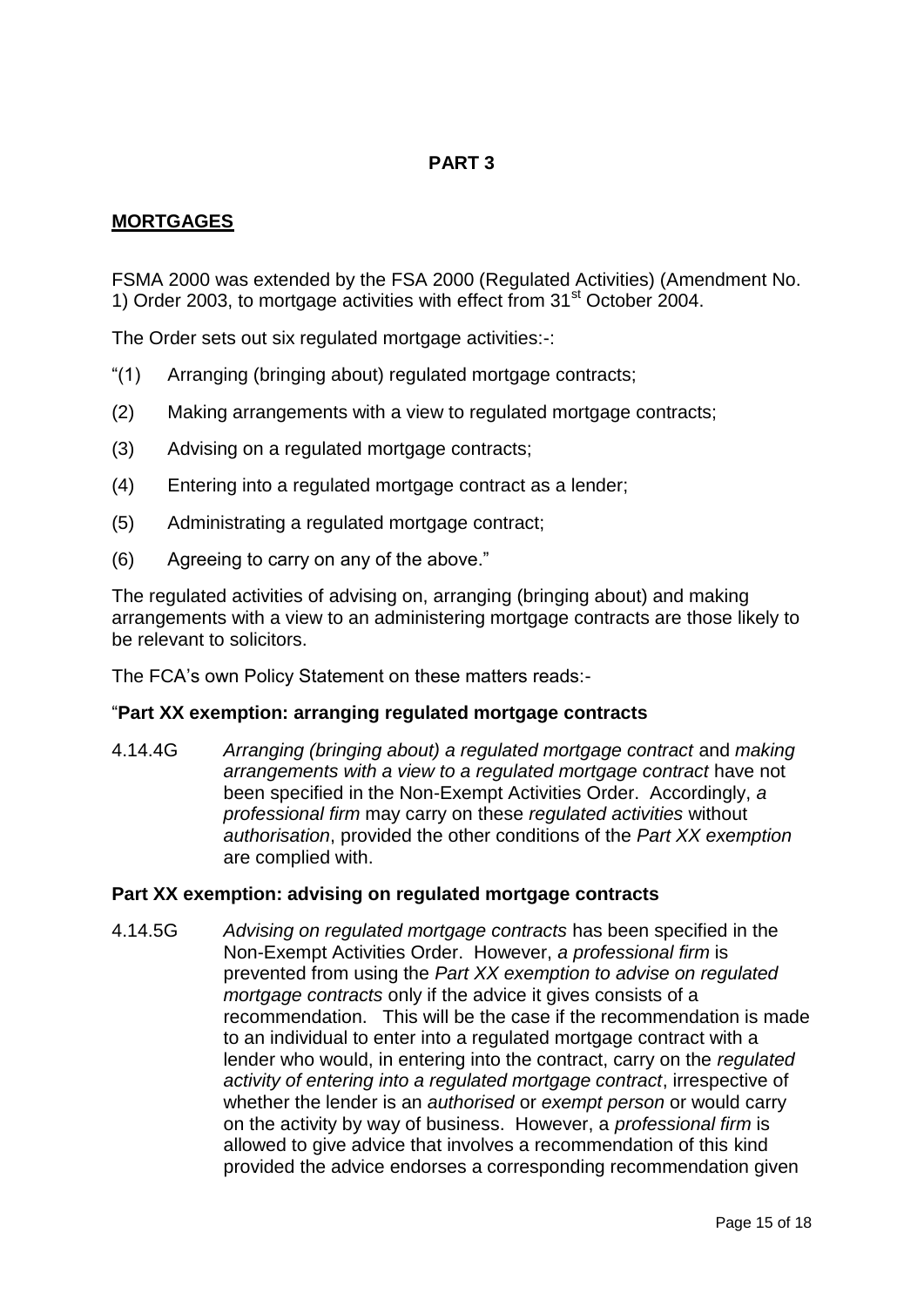to the borrower by an *authorised person* who has *permission* to *advise on regulated mortgage contracts* or an *exempt person* whose exemption covers that activity.

### **Part XX exemption: entering into and administering a regulated mortgage contract**

4.14.6G *Entering into a regulated mortgage contract* and administering a *regulated mortgage contract* have both been specified in the Non-Exempt Activities Order. As an exception, *a professional firm* is allowed under the *Part XX exemption* to carry on these *regulated activities* if the firm is acting as a trustee or personal representative. But this is provided that the borrower is a beneficiary under the trust, will or intestacy."

> The Financial Conduct Authority confirmed that the majority of activities conducted by solicitors in Northern Ireland are likely to fall within the exclusions. However, members should be careful to avoid attracting the requirements of Chapter 5 of the Mortgage Conduct of Business Source Book (MCOB5 – Pre application Disclosure) which requires the provision or the ensuring of the provision of a "key facts illustration "to the client. MCOB5 is attracted if a firm:-

"(a) makes a personal recommendation about a particular regulated mortgage contract to a customer; or

(b) provides information to a customer that is specific to the amount that the customer wants to borrow on a particular regulated mortgage contract, including information provided in response to a request from a customer; or

(c) provides the means for a customer to make an application to it;

In connection with entering into a regulated mortgage contract provided by a mortgage lender, other than a regulated lifetime mortgage contract or a variation to an existing regulated mortgage contract."

These circumstances can arise e.g. where a firm carried on the permitted activity of arranging (4.14.9 above) but is also asked for advice, (4.15.9 above) or where there is confusion between the provision of advice and the provision of financial information. It is suggested that arranging a mortgage with a lender which has only one loan product may be construed as extending into the area of advice – so necessitating compliance with MCOB5

"Regulated mortgage contracts" are those which satisfy the following conditions at the time in which they are entered, namely:-

(1) the contract is one where a lender provide credit to an individual or trustee

(the borrower);

(2) the obligations of the borrower to repay is secured by a first legal mortgage on land (other than timeshare accommodation) in the United Kingdom; and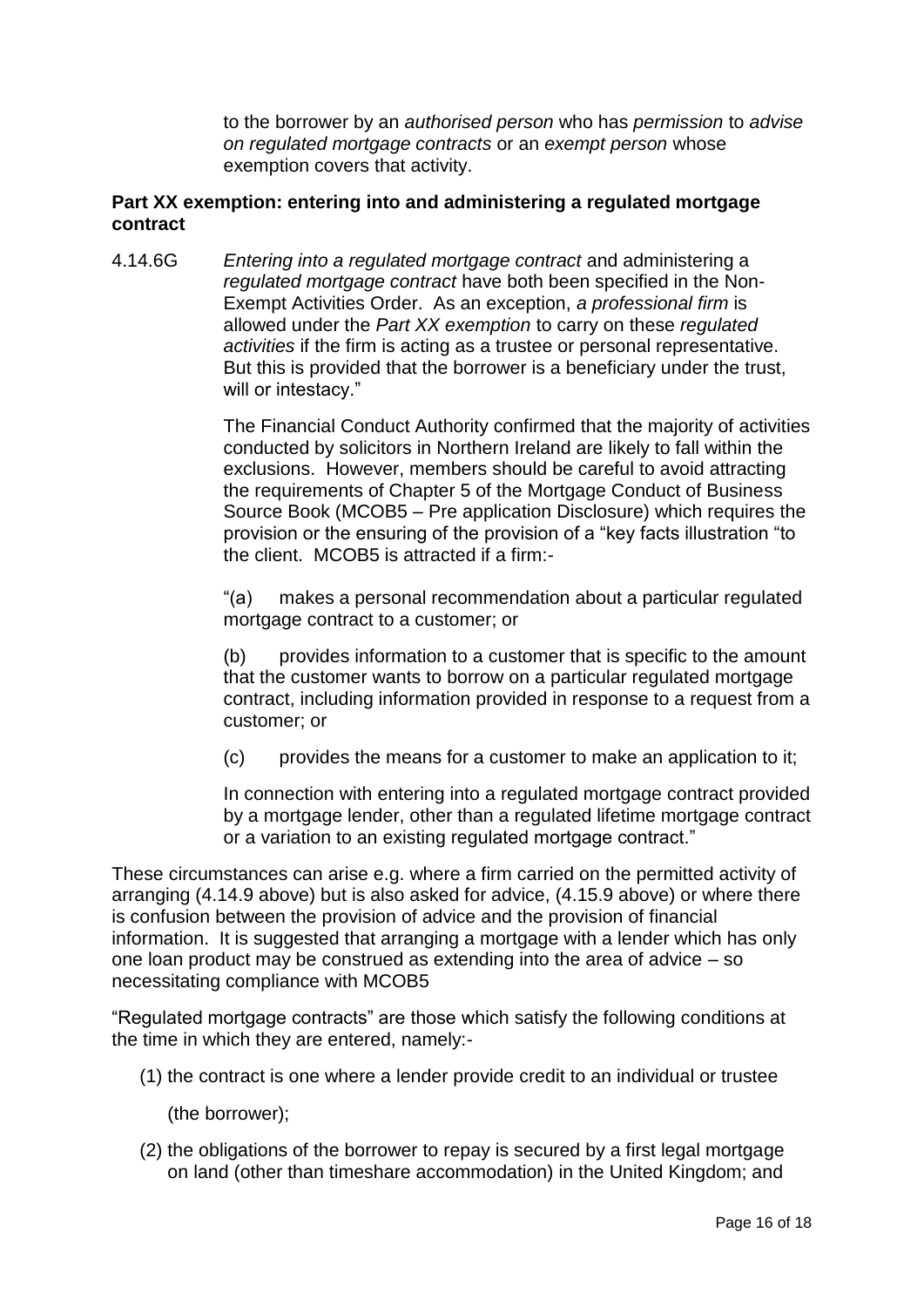(3) at least 40% of that land is used, or is intended to be used, as or in connection with a dwelling by the borrower (or, where trustees are the borrower by an individual who is a beneficiary of the trust) or by a related person.

Nothing in the regulatory regime precludes solicitors from giving advice on the legal implications of a mortgage contract or the giving of negative generic advice to the effect that a client should shop around for another mortgage product.

It is appreciated that the regime is extremely complicated, but it is hoped that members who do not carry on any mainstream investment business, and who adhere carefully to the regulations, as explained in this Guidance, will find that compliance is in fact relatively straightforward.